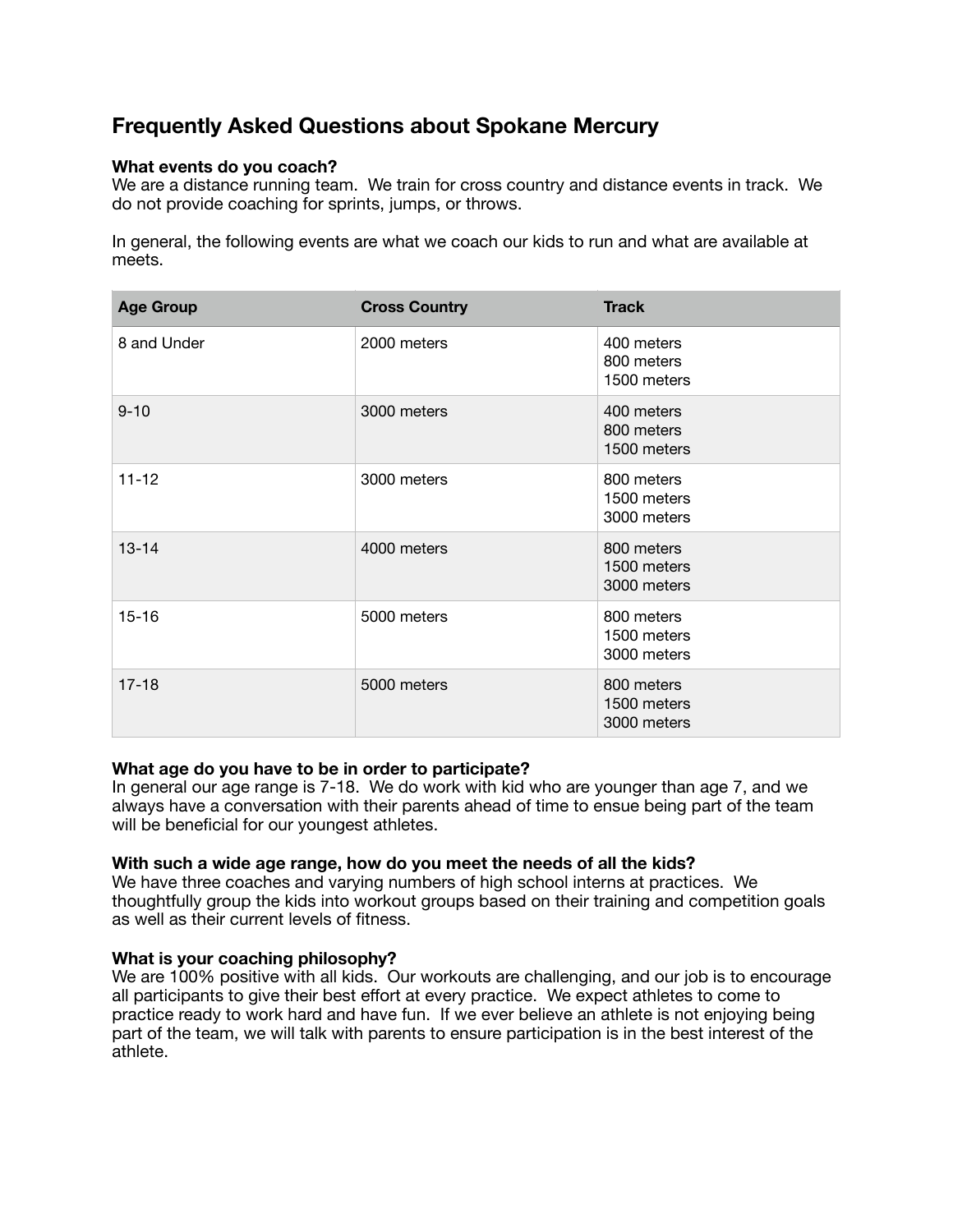## **What ability levels do you coach?**

We are committed to working with all kids who want to improve as distance runners regardless of their ability levels. We coach kids who have never run before but have a strong desire to learn about the sport and improve, as well as kids who have goals to become national competitors, state champions, or future collegiate athletes. We are a team for any kid who loves distance running.

# **Can we come to a practice to try it out before signing up?**

In order to actually practice with the team, you need to sign up for a USA Track and Field membership, which costs \$20. The reason for this is that we guarantee to USATF and the facilities we use that all participants are USATF members for insurance purposes. Anyone is welcome to come watch a practice to see what it's like.

# **What days and times do you practice?**

During the regular seasons of both track and cross country we practice on Tuesday and Thursday nights from 6:00-7:30 and Sunday afternoons from 4:00-5:00. The days are subject to change based on the availability of facilities, but they have been the same for the last six years and we don't intend to change them unless it's absolutely necessary. \*See table below.

### **Where do you practice?**

During the regular track season we practice at Hart Field on the South Hill on Tuesdays and Thursdays. During the extended season of track and the beginning of cross country season, we practice at Riverfront Park on all practice days. During cross country we move to Riverfront Park when it starts getting dark early because it is lighted. \*See table below.

## **Can I participate in Mercury and my school track or cross country team at the same time?**

Yes, you can participate in both, but we always want to make sure we aren't overtraining kids. When athlete want to participate in both at the same time, we always talk with them at the beginning of our practice to see what they've already done in a day so we can adjust our workouts if necessary. Many middle and high school athletes choose to come just on Sundays during their school seasons. *Our regular seasons are designed to occur after elementary, middle, and high school seasons are completed.*

### **Do I have to compete?**

We do not require everyone to compete. We do ask that you share your competitive plans with us as part of your registration so we can accurately plan our season.

# **What are the age groups for competition?**

Age groups are determined based on **birth year**, not actual age or grade in school. For an entire calendar year, an athlete's age is considered to be whatever age he/she will be as of December 31 of that year. Age groups are as follows:

8 and Under (must be at least 7 years old in the calendar year to compete at a national meet) 9-10

11-12

13-14

15-16

17-18

For team scoring in cross country, the 15-18 year olds are combined to score as a team but are separated for individual placing and advancement.

## **Am I required to come to all the practices?**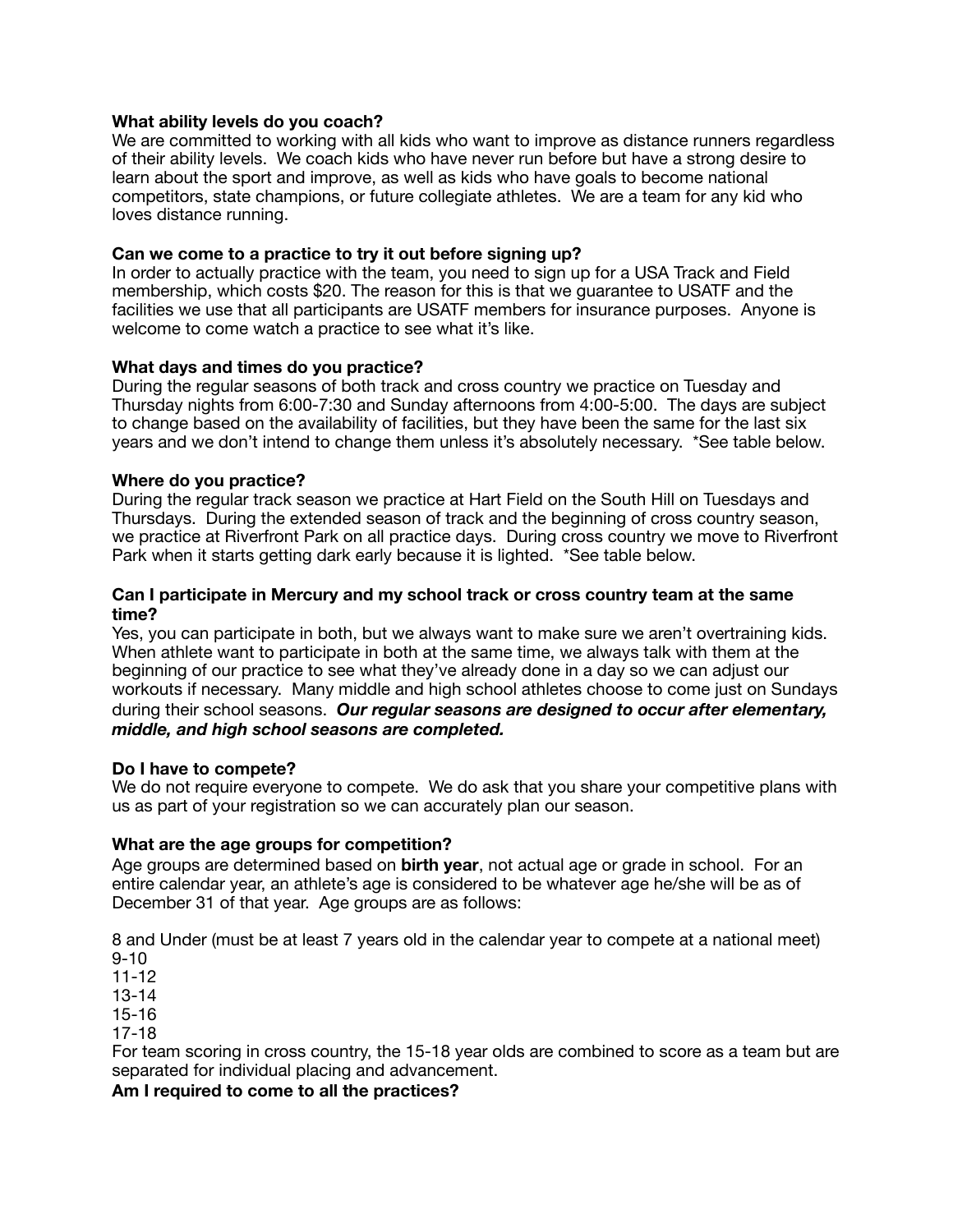We do not require attendance unless an athlete is involved with a relay. We strongly encourage attendance because consistent training is how athletes improve. If we have advance notice, coaches will provide workouts to families to do on their own if they need to miss practice and don't want to fall behind in training.

### **How many meets are there?**

We compete in three core USA Track and Field Junior Olympics meets per season: an Association meet (fairly local) a Regional meet (somewhere in North Idaho, Oregon or Washington), and a National meet (anywhere in the country). The meets are progressive, meaning an athlete needs to compete in one to qualify for the next. We add additional meets to our calendar if they become available and there is interest from our athletes.

### **Can I continue practicing if I don't qualify for the next meet?**

Yes! We welcome and encourage all our athletes to continue working out with us through the end of each season regardless of whether or not they are competing.

### **How much does it cost?**

Registration for Running Club is \$250, and this includes registration for all our seasons throughout the year, both Track and Cross Country. The cost of other seasons is as follows:

| <b>Track Extended Season</b> | \$150 (Includes regular season) |
|------------------------------|---------------------------------|
| <b>Track Regular Season</b>  | \$120                           |
| <b>XC Extended Season</b>    | \$180 (Includes regular season) |
| <b>XC Regular Season</b>     | \$120                           |
| <b>XC Post High School</b>   | \$80                            |

Uniforms can be either rented for \$10 per season or purchased for \$30. We try not to change uniforms very often to keep costs down for participants

All athletes must purchase a USATF card for \$20 prior to practicing or competing.

Travel and meet entry fees are the responsibility of families. If our parent group chooses to do fundraisers, all money generated through fundraising is used to help our athletes travel to meets.

### *We never turn an athlete away from participating because of inability to pay.*

#### **How do I sign up?**

We are old fashioned! Please go to our website at [www.spokaneyouthdistance.org](http://www.spokaneyouthdistance.org) to print the registration form. Either bring it to your first practice or mail it to the address on the form.

#### **How long is each season?**

\*See table below.

#### **How can parents help out?**

As part of registration a variety of volunteer opportunities is made available to parents. All coaches are volunteers outside of Mercury, and we greatly appreciate the help our parents provide.

#### **When are the meets?**

Please see our website for the most current information available about meet dates and locations. [www.spokaneyouthdistance.org](http://www.spokaneyouthdistance.org)